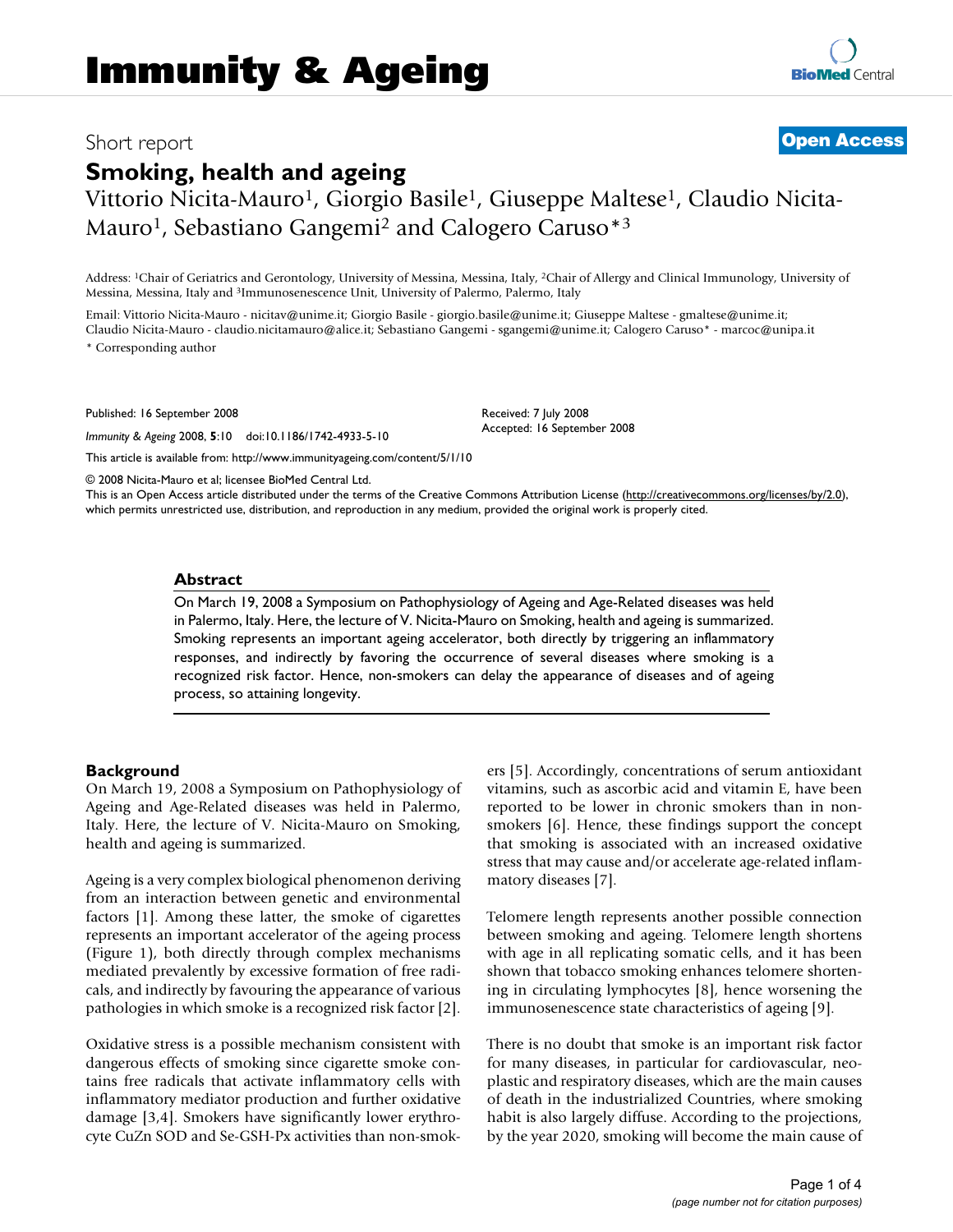



death and disability, with more than 10 million death cases per year [2].

## *Smoking and age-related diseases*

Smoking plays an important role also in the development of other pathological conditions being particularly frequent in old age, such as dementia, osteoporosis, diabetes, peptic ulcer, gastro-esophageal reflux, erectile dysfunction, senile macular degeneration, nuclear cataract, alterations of hearing and skin. Smoke compromises not only life expectancy, but also the quality of the life, favouring the occurrence of non-autonomy (Figure 2) [2].

The role of smoking in dementia and Alzheimer's disease (AD) has been debated. In the last years, several case-control studies suggested that smoking was associated with decreased risk of dementia [7,10]. On the other hand, it has been hypothesized that findings obtained in case-control studies were a consequence of survival bias rather than a true protective effect of smoking [11]. However, the mechanisms by which smoking would prevent the risk of AD should be related to the positive nicotinic effects of smoking on cognitive functioning [7,12]. On the other hand, the increased frequency of cardiovascular and cerebrovascular illnesses among smokers is likely to increase the risk of AD in later life [13,14]. Thus, the association

between smoking and risk of dementia, including AD, is debated. However, the results of a recent meta-analysis of prospective studies clearly showed that, when compared



### Figure 2

**Cigarette smoking is an important risk factor for many diseases and an accelerator of ageing, it compromises not only life expectancy but also the quality of life.**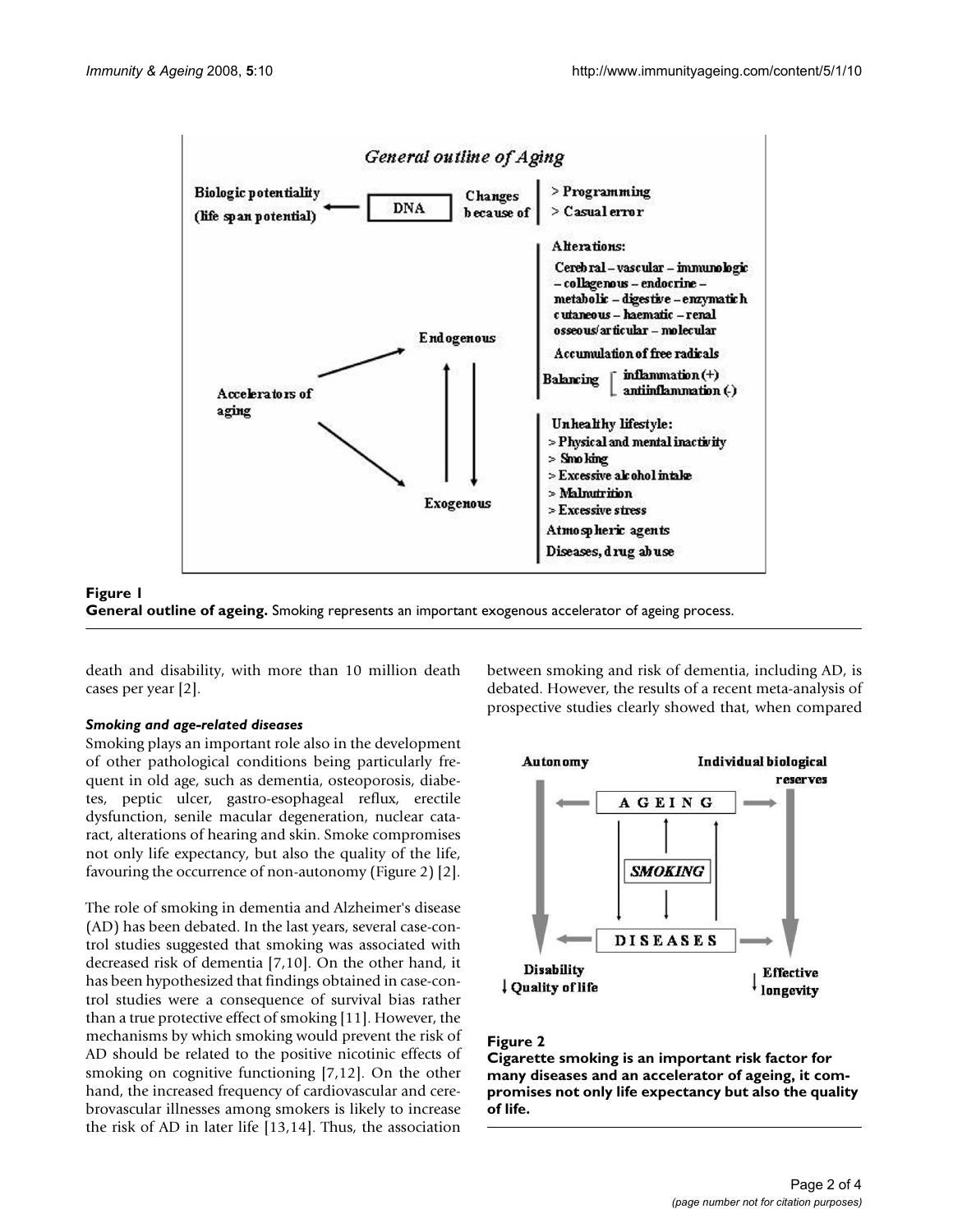with people who have never smoked, current smokers have an increased risk of dementia and cognitive decline ranging from 40 percent to 80 percent, depending on the outcome examined [10].

As regards the relationships between smoking and cardiovascular system, several studies have shown that smokers have higher average systolic blood pressure values, compared to non-smokers, further, smokers do not have the physiological nocturnal decrease of the blood pressure levels [2]. However, the after-smoking increase of the arterial blood pressure can be abolished by a preventive application of the calcium-antagonist nifedipin [15]. The smoke is able to cause tissue oxidative damage at various levels, and contributes significantly to the appearance of endothelial dysfunctions, and to the alterations which induce the arteriosclerotic process. It is known that in smoker subjects the oxidative stress derives from excessive increase of free radicals and reduction of the antioxidant mechanisms (enzymatic and non-enzymatic type). It has been shown that the alteration of endothelial vasoregulatory activity is independent from the number of smoked cigarettes, as this activity was similar in subjects who smoked one package of cigarettes per week or per day (or less) [2].

A lot of epidemiologic study support the role of smoke in acute coronary syndrome (ACS) and myocardial infarction (MI). It is noteworthy that the MI incidence of in Britain has fallen markedly in recent years. The British Regional Heart Study examined changes in cardiovascular risk factors and MI incidence over 25 years from 1978 in a cohort of 7735 men. The hazard of MI decreased of a 62% decline over the 25 years. Forty-six percent of this decrease in MI hazard could be explained by a combination of changes in the major risk factors over this time: a fall in the number of cigarette smokers was the most powerful of all [16]. Furthermore, in a follow up of 54 783 women and men from the prospective Danish Diet, Cancer and Health study who were 50 to 64 years at baseline and free of coronary artery disease, during a median of 7.7 years, 1127 incident cases of occurred. Obesity conferred an elevated risk of ACS in both healthy and less healthy subgroups of lifestyle behaviors: however, the authors found that obese individuals had a considerable lower risk if they were nonsmokers [17].

Non-smokers have a much higher life expectancy than smokers[18], and the suspension of smoking is accompanied, even in the elderly, by an increase in the survival time due to the reduction of smoke-induced biological damage. Therefore, cigarette smoking is opposing the longevity, particularly the extreme one, as it is confirmed by the observations obtained on centenarians [2]. Tobacco

smoking is associated with a compromised health status and impaired autonomy also in the centenarians.

Modifiable healthy behaviours during early elderly years, including smoking abstinence, weight management, blood pressure control, and regular exercise, are associated not only with enhanced life span in men but also with good health and function during old age [19].

Considering the demonstrated beneficial effects of suspension of smoking, all practitioners and geriatricians in particular, should promote the abstinence from smoking as a behavioural norm for a correct life style.

Therefore, it is our duty to notify non smokers to keep non-smoking, and to the smokers to abandon smoking, evidencing the risks related to smoking, and the limitations to health deriving from this habit. On the other hand, we have to illustrate also the better performance that non-smokers may achieve. The invitation by the practitioner to stop smoking may be effective, but often this possibility is not utilized properly, in particular as far as elderly subjects is concerned: indeed these subjects often were never been told to leave smoking [20].

## **Conclusions: Stopping Smoking**

The first requirement of stopping smoking is certainly the motivation of the smoker himself to do this, since without this motivation any attempt is vane. Today, numerous strategies exist, either of pharmacological or non-pharmacological type, which are advantageous also for the elderly. The most effective smoking cessation programs involve a combination of pharmacotherapy and behavioural and/or cognitive counselling to improve abstinence rates.

Approved pharmacological treatments include nicotine replacement therapies, bupropion, a non nicotine option, antidepressants, drugs targeting cannabinoid receptors and newer pharmacological approaches including the selective nicotinic partial agonists [21-26].

Nicotine can be applied in various ways, but the best is certainly the transdermic method through the application of patches. The efficacy of the nicotine patches has widely been documented in a series of studies, together with the contraindications, the side effects, the pharmacological interactions, even for the elderly subjects [20,21]. Another method is the use of an antidepressant, called bupropione, which has demonstrated good efficacy as both a monotherapy, and in association with nicotine patches [22].

Varenicline, an alpha4beta2 nicotinic acetylcholine receptor partial agonist, is the most recent agent approved for